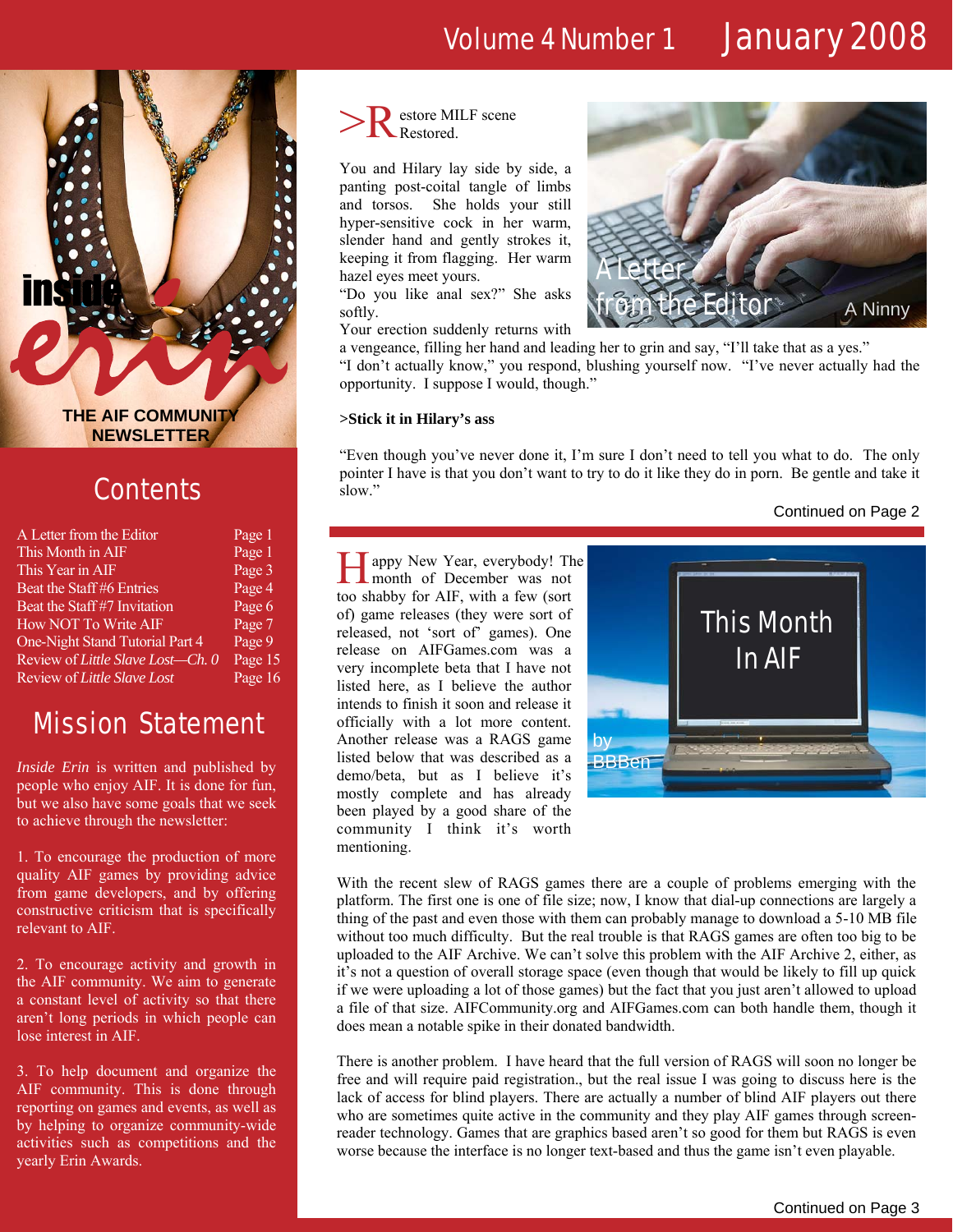## Letter from the Editor, Continued from Page 1

You nod and she kisses you – sweetly at first and then more hungrily. She lies on her back and beckons you over. You aren't far behind. You press your body onto hers, hungrily embracing and kissing her hard. You slide your cock into her pussy, which is still sopping her juices and your semen, and pull out again, very wet and slippery now.

Hilary lifts her legs, curling her ass upward. You reach down between her legs and grab your prick and line it up with her ass. You feel her body relax and all her intensity and desire flows through her eyes. It's the sexiest damn sight you think you've ever seen. She shifts herself slightly under you, then nods. You apply your weight behind your cock and feel resistance for a moment and then her ass opens and lets you in. You slide in about head-deep and then stop. She gasps and her eyes widen. "Ooh, you're really big," she manages to say.

"Are you okay?" You ask, not sure if she's feeling some discomfort.

"Oh, yeah." She thinks for a moment, then continues. "Actually, better than okay. You just seem to be bigger than Aaron when you're in my ass." She pauses, takes a breath and then says simply, "keep going."

## **>Keep going**

"OK," you say. Before you do, however, you concentrate on how it feels to have your cock stuck partway in the ass of this hypersexy woman. Your head swims with the amazingness of it. Her ass is really tight, but seems to feel more like a steady, loving hold than the vigorous squeeze you expected.

You slowly push in further, and the friction on all the sensitive spots on your cock is quite unexpectedly intense. If you hadn't had an orgasm just a few minutes ago, you probably couldn't do this for more than a few seconds without coming. You keep going, slowly but steadily filling her ass with more and more cock. It seems like your length is endless – so gradual is your entry – and you're actually surprised when your pelvis comes to rest against her and you realize you are completely embedded inside her.

As she wraps her legs behind your back her mouth opens as if to say something but no sounds come out.

## **>Fuck Hilary's ass**

The feeling is incredible. A tight squeeze and a lot of friction send intense ripples of sensation through you. You press your mouth to Hilary's and as your tongues dance, you begin slowly fucking her ass. Your next thrust makes you both groan loudly and it occurs to you that you won't be able to last long – not long at all.

You pull back and thrust in once more. "Oh God I'm coming," she grunts and her body convulses madly. She squeezes down on your cock. That does it for you as well. Three humps was all it took. You fall limply on top of her and cry out as you unload into her ass.

You lie on top of her, your cock still in her ass, and the two of you kiss for a little while longer, then she guides you off, and out of her.

[note – this scene continues as my Beat the Staff entry for this month]

\* \* \*

It's with distinctly mixed feelings that I announce that I am stepping aside as Editor of "Inside Erin." I truly regret that I cannot stay in this role, but feel like my energy to continue creating consistently high quality newsletters is becoming diminished. So for the good of the newsletter and the community it serves, I feel it better to hand it to someone else.

I am truly pleased that Purple Dragon has agreed to take over as Editor. He has proven excellent energy (see his ongoing tutorial) and creativity (his numerous AIF titles), as well as an ability to withstand some brutal punishment (his series of reviews of Vachon's games). The February edition will be his first as Editor. Please join me in wishing that he enjoy this work as much as I have. I hope you will all continue to read, support and contribute to the newsletter as it moves into its next phase of life.

While you're welcoming PD to his new job, take a moment to look at his great new AIF website: http:// purpledragon.aifcommunity.org. It's the site that this newsletter should have had all along, and more, and it's one big reason that I think he'll be great for the newsletter and the community.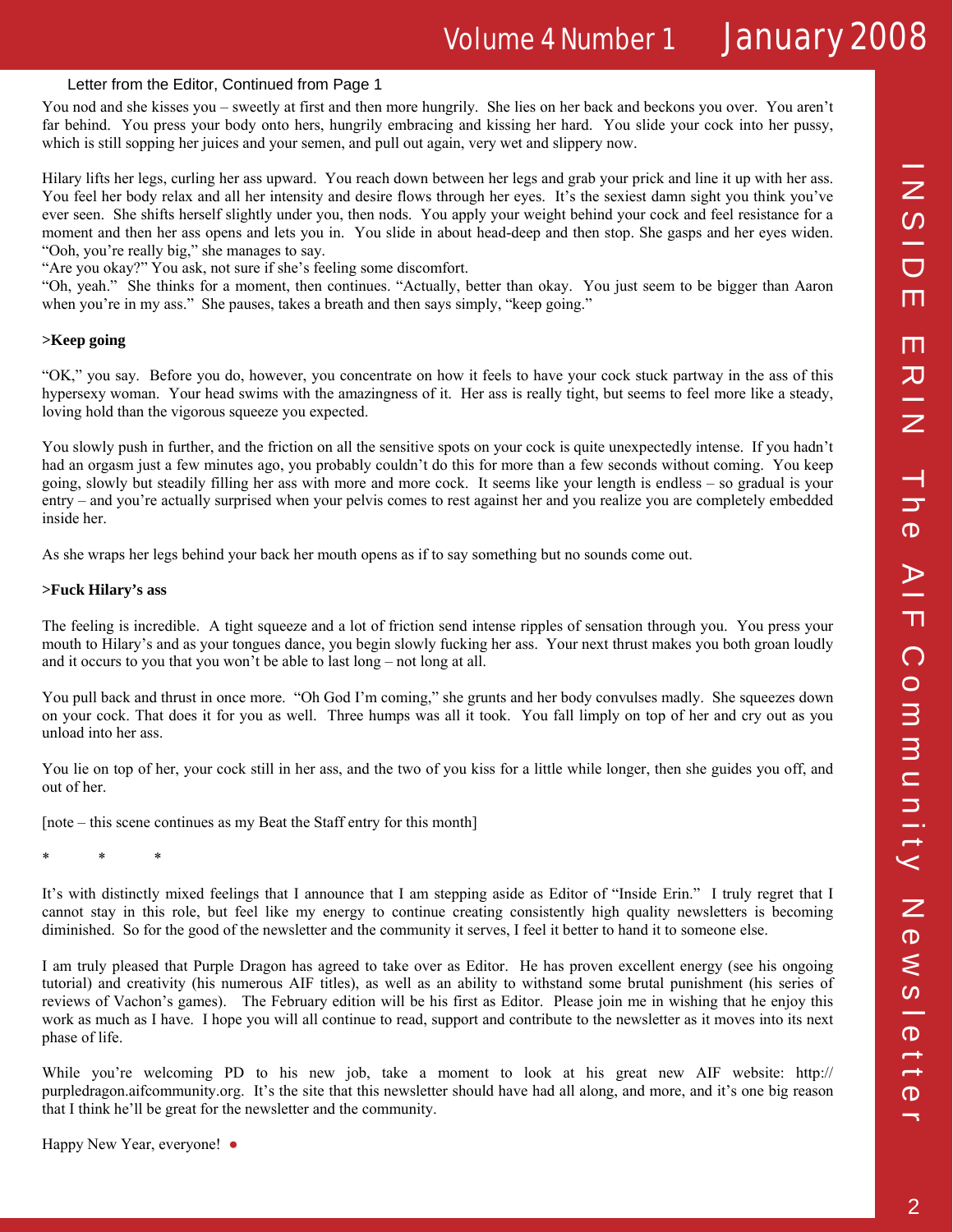## This Month in AIF, Continued from Page 1

Most importantly this month, the Erin Awards are now up for voting. We've got a new online voting form, so you can just select the games from menus and register your vote in seconds without the need to register or muck about with e-mails. We need your vote by the 8<sup>th</sup> of this month (January)! That gives you time, but don't put it off! Reward the authors for their work and you may just get some more games out of it. Also, the award ceremony is planned for January  $15<sup>th</sup>$  to be held at the ifMUD (specific time to be worked out closer to the date – keep an eye on the AIF Archive for news), so plan to be there.

## **New Games**

*State of Mind* by Ehlanna Forrest, for RAGS, released Dec 5 2007. The player character is a young woman who must you hypnotic sex magic to get her college homework done. As of writing this game has not been uploaded to the AIF Archive groups, AIFGames.com or AIFCommunity.org, so I can only give a link to the latest version available on rapidshare: http:// rapidshare.com/files/75354454/StateOfMind-992.08.rag

*A Spell for All* – While it's not totally accurate to class this among other AIF games, and while this game did exist in a form already and had done for quite some time, it is worth mentioning it here because it has received a lot of attention on the AIF Archive this month. *A Spell for All* is a html-based game about magic and mind control, and, of course, sex. It has recently had a major update and expansion, and can be found at Hypnotics Collective (though you must register to access it). ●

2007 is past, and so I must briefly reflect on what the year was like for AIF. It was another thin year in terms of numbers of game releases; in fact, it was thinner than the year before. Yes, the quality has improved, yes, the number of crappy games by careless authors has dropped dramatically, but what worried me throughout the year was not that trend, so much as a lack of new authors stepping up to create a new generation of quality AIF games. There are a few – GoblinBoy emerging last year was the most obvious one, and a few new authors popped up this year with promising work that hopefully will be further fleshed out in time. However, outside of the mini-comps it is now rare to see much from unknown authors.

Speaking of the mini-comp, it was another big success this year.

Strangely, this is the only part of the community that hasn't seemed rather anaemic in recent times. It's become a formalised thing, now, and one that new authors like to take a shot at. Granted, the steadier hands of established authors tend to dominate the prize, but even so it's a good way to level the playing field, and I was glad to see it do so well again this year.

I hope you all had some fun with the AIF games this year, and found something that got your motor running. There were a few games that were planned for release this year by a number of authors that never got them finished (I have to take the rap for one of those myself, though at least I finally finished the *Crossworlds* series – hooray!), and hopefully we'll se them next year, though you know how it is with vapourware. Anyway, I won't delve into the year in too much more detail as the Erin Awards do a far better job of summing up the year's games. Speaking of which, the voting is on right now (at erins.aifcommunity.org) for the awards, so get in there and vote, and tell us all what was the best game of 2007!  $\bullet$ 

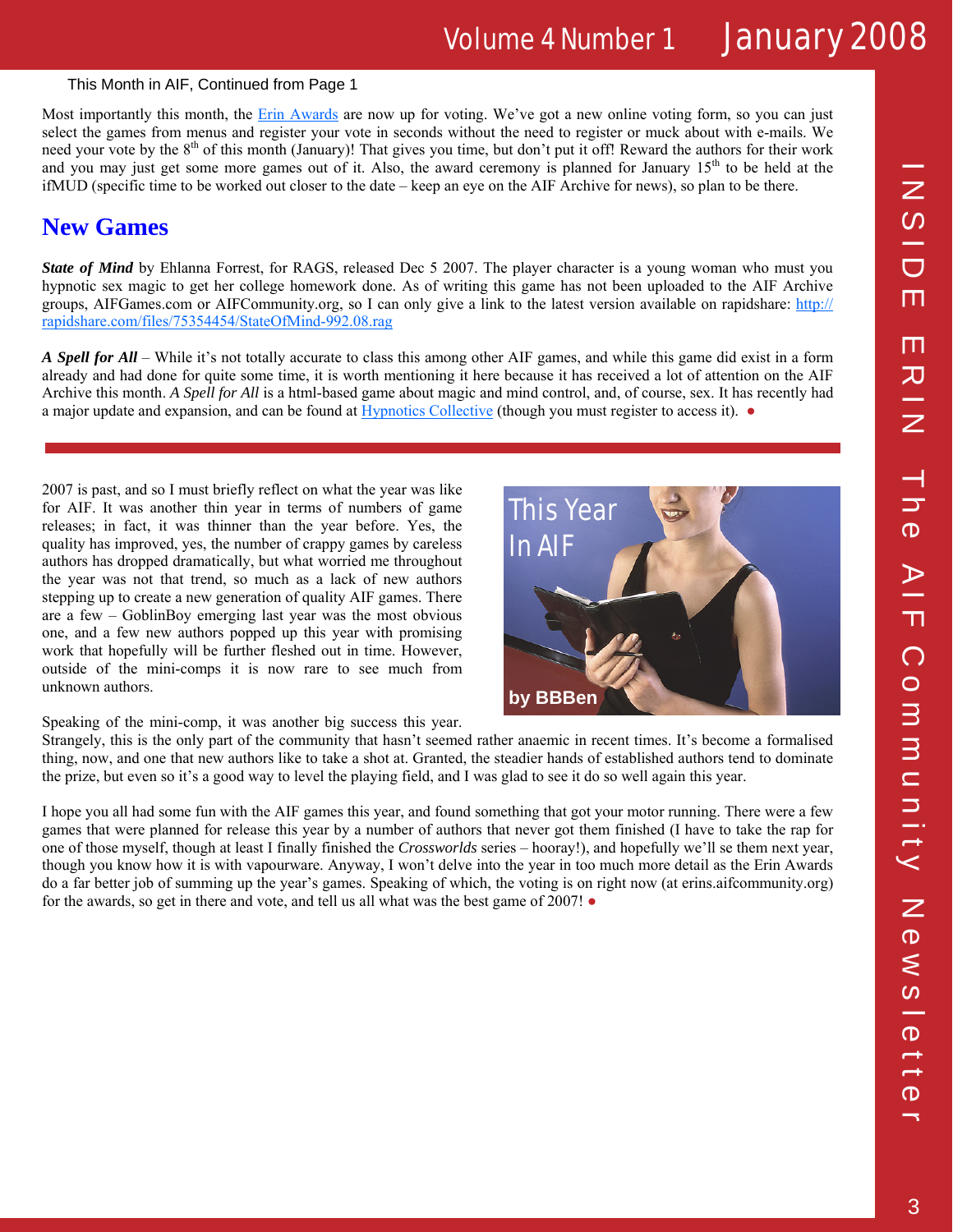I'm pleased to present this month's crop of Entries into Beat the Staff  $#6$ , the theme of which is "go west young man." Each cut-scene will begin with the player command " $>W$ " (or ">go west".

This month's voting will be conducted on a poll at the Yahoo! AIFArchive message board. Announcements will be made regarding the poll shortly.

#### **Entry #1: Paul from Oz (writer extraordinaire, useless programmer)—non-staff >w**

You open the door and enter the room. The first impression you have is of space...vast amounts of space. Luxurious space. The



Amy is a young girl of not more than 18 years old. She has one of those slender-yet-voluptuous figures that makes the average man in the street drool at the sight of. Her breasts are small, pert, round, with tiny nipples that were probably kissed on by her maker. Her belly is firm, her backside full and firm, her thighs soft yet supple…and her pussy is neat and trimmed, just like you imagined it would be. You can't wait to be the first man to enter lovely Amy's tight, virginal sex, to feel her soft thighs wrap themselves around your hips as you plunge into her depths, to feel her pert breasts rub against your strong chest.

There is one problem, though. Amy is shackled to the bed, her wrists and ankles cuffed quite securely to each of the four posts of the bed. There is a key, though…you can see it. And the angry, hungry Rottweiler around whose neck that key now hangs. Oh…and there's the dog's handler, Arthur Turis, the man whom you've been chasing for years, now, to avenge your parents' death upon…the man who currently is hanging onto the leash of said angry Rottweiler… As you enter the room, Arthur looks at you and grins a thin, nasty grin at you.

"So…the young whelp finally arrives," he sneers at you. "You took your time, boy. I was beginning to think I'd have to take your Amy's virginity without you to witness it." He grins evilly at you, then lets go of the leash, and the Rottweiler snarls and bounds towards you…

>

#### **Entry #2: Purple Dragon—Staff >w**

You have no idea how you got here. The last thing you remember, you had just drifted off to sleep after a particularly energetic session with your lady. She was insatiable tonight and it took every scrap of your energy reserves just to keep up with her. You suppose that it's possible that you are dreaming but all the normal tricks to wake yourself up have failed so if you are, you must be even more tired than you thought. Well, one way or the other, you can't just keep standing here.

You are in a small valley between two mountains that rise to the east and west. The ground is flat and featureless as far as you can see to the north and south so without any better ideas, you turn to the west and start climbing, hoping to get a better idea of your surroundings. The ground is strange. The mountain that you are now ascending seems to be made from the same material as the valley floor and you are hard pressed to identify it. No grass, no dirt, no rock, just this smooth, flat substance that gives slightly under your feet. Your climb starts out easily enough but soon steepens until you have to bend over and use your hands to claw your way up the slope.

It is not an easy climb but in less time than you would have thought you reach the top. The last few feet the color of the ground darkens slightly and when you reach the peak you are confronted by a hole leading down into the heart of the mountain. Is this a volcano instead of just a mountain? If it is it must be extinct since you don't feel any heat or detect any smell that would lead you to believe it was active. Slightly relieved you take a look around.

To the east you can see the other peak that seems to be the twin to this one. You try to think back to science class to calculate the odds of two identically shaped and sized mountains rising up right next to each other. The odds aren't good and it's just one more oddity about this place. To the north the ground seems to slope down until it meets a sheer cliff. If the climb up the mountain was this tough, you have no desire to try the cliff so you turn around and look to the south.

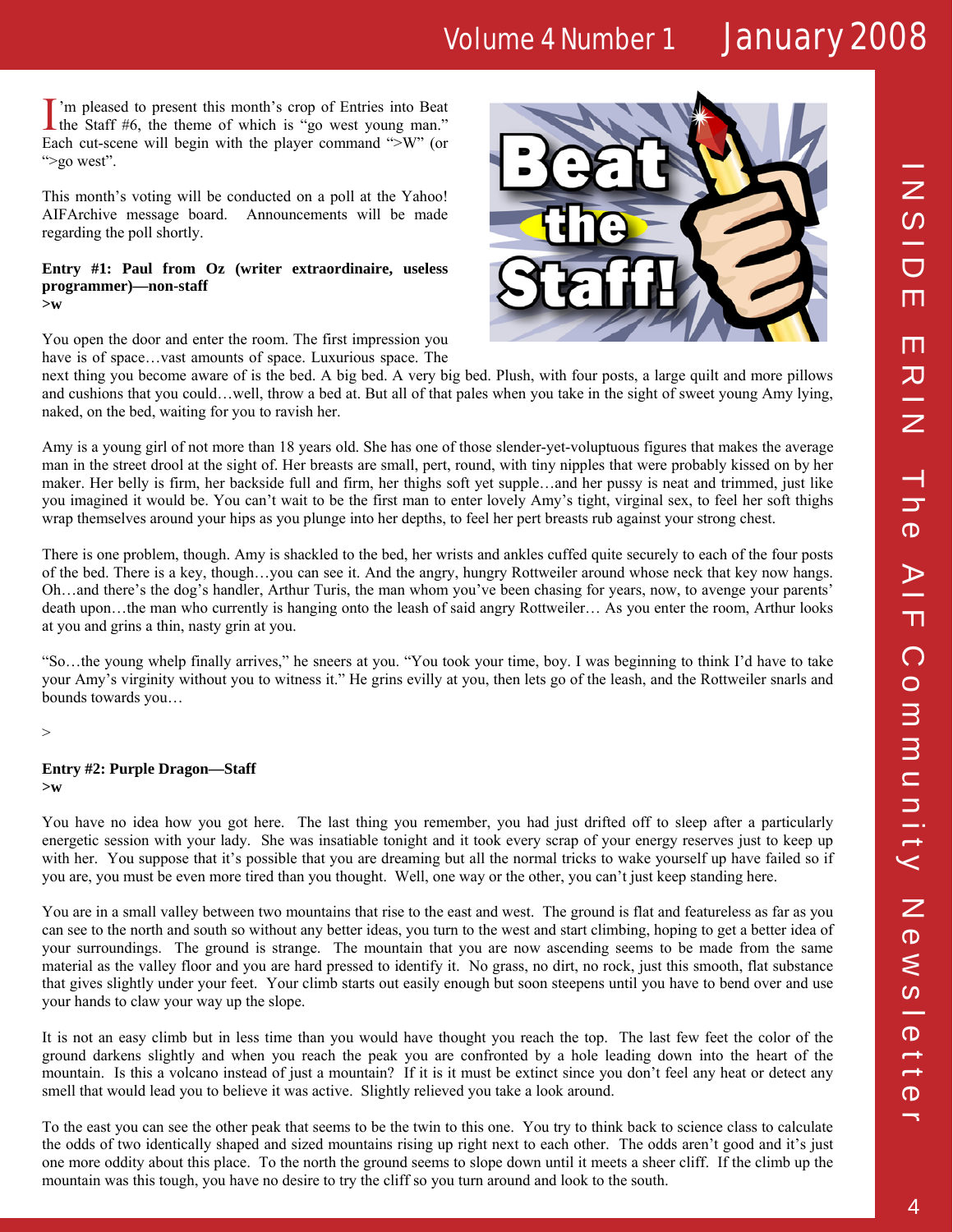The earth is smooth, flat and featureless almost to the limit of your vision but you can just make out what appears to be a large forest far to the south. You are already thirsty from you climb and your heart sinks a bit thinking about how long it's going to take you to reach the forest. Still, if there is water to be had in this strange, alien land then that is where you will find it. There must be moisture there for the trees to grow and you should also be able to find some shelter from the night that will certainly have overtaken you by the time you reach it. You don't particularly relish the idea of huddling in some cave for the night but your options seem to be a bit limited at the moment. You give your arm another hard pinch, hoping to wake yourself from what must surely be a dream but if it is, it seems loathe to let you go. With a deep sigh you turn to the south and start trudging down the hill, heading for the forest, and hopefully some answers.

**>** 

## **Entry #3: A. Bomire—Staff**

**>w** 

You open the door to the storage room. As you reach for the light switch, you stop, hearing a noise from the back of the room a low, moaning sound. You quietly close the door, and creep around the shelves to the far corner. In the dim light from a dusty window, you make out the shape of Sarah, your boss, leaning back against the shelves. Her blouse is pulled open, exposing her large tits to your gaze. Her right hand is gripping her breast, squeezing it tightly, as her left hand grasps the back of the head of another girl whose identity you can't quite make out. This other girl is kneeling on the floor in front of Sarah, holding up Sarah's skirt with one hand while she pulls her panties to the side with the other. You can't see her face, but from her movements it is obvious that she is enthusiastically licking Sarah's pussy. You look down at her, noting her trim form and especially her tight ass in her jeans. Sarah groans, closing her eyes in ecstasy as she thrusts her hips towards the other girl. "That's it, Carol," Sarah hisses through clenched teeth. "Lick that pussy! Make me cum!" She groans again. "God, nobody licks pussy like you!"

You stumble upon hearing this. Carol? Your girlfriend, Carol? It couldn't be! Well, Carol works here, too (it was how you met), but there's no way that could be her! You clutch the shelf to catch yourself, and the sound alerts the others to your presence. Sarah's eyes fly open, and she looks at you a little dazedly, too caught up in her pleasure to focus on you completely. At her feet, the other girl turns to look at you, her face smeared with the juices flowing from Sarah's bare pussy. Her eyes open wide when she sees you. In shock, you see that it is indeed Carol!

"Holy shit!" you exclaim.

**>** 

## **Entry #4: A. Ninny—Staff**

**>w**

You know it's time to go, but you don't quite know what to say to Hilary right now. You sit up and start getting your clothes on. She grabs a wad of tissues and cleans up your come and, also without speaking, begins dressing.

The two of you leave the bedroom and walk downstairs. The sounds of kids suddenly fill the air and you finally remember that all the kids have been playing here the whole time. How long were the two of you locked away in the bedroom, and what was it you come over here for in the first place? You have a vague recollection of installing a towel bar for her…

But first, there's a question for Hilary forming in your head – one that needs an answer. "Umm, what…" you begin. "Nothing," she says emphatically. "It means nothing. You don't tell Cheryl and I won't tell Aaron and this doesn't happen again." She meets your eye as she says it and you can see she's serious.

And you have to agree with that – how awkward would it be to live next door to the woman you're having an ongoing affair with? It's going to be awkward enough living next door to Hilary as it is. You see her all the time – her kids are always over at your house and vise versa. You occasionally even have dinner together or toast marshmallows in your backyard fire pit. Every time, you see her, all you'll be able to see is her hot naked body and the way her eyes looked when they filled with sex; you'll yearn for her uninhibited wildness and to feel how it felt to have her orgasm in your arms.

"OK, you're right," you agree, sighing. She takes your hand and gives it one last meaningful squeeze and then starts down the stairs.

"Kids! Time to go home for dinner!" you shout upon noticing what time it is. The four kids surprise you by appearing almost instantly. Amazing. They all say goodbye to one another as your two get their shoes on and dash out the door, running fullclip back toward your house.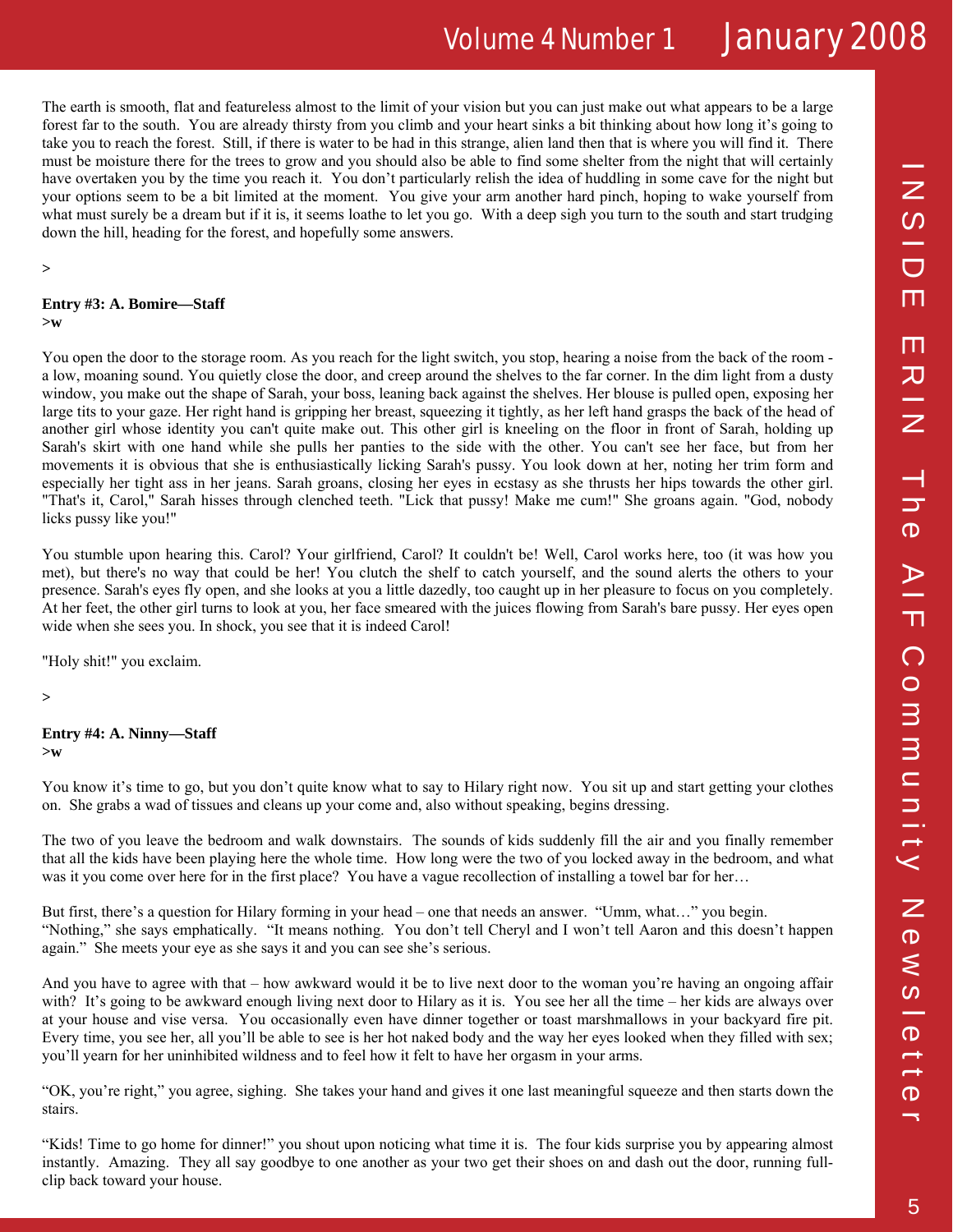You feel like you ought to say something meaningful to Hilary, but you can't think of anything. You stand there looking at her, feeling a little like an idiot.

"Go," she says gently, and you nod.

"See you later, Hilary," you respond and follow your children home.

#### **Congratulations, you have reached the end of the game.**

#### **Entry #5: Bitterfrost—Staff >w**

You can't go that way.

>

ast month, the winning entry to our "Strip"-themed cut-scene competition as chosen by you was **A. Bomire!** Congratulations, AB, nicely done.

Our new Editor, Purple Dragon, and I discussed the status of the Beat the Staff competition and decided that it's probably gasping its last. But we decided to keep it on life support for at least one more month. I urge you all as hard as I can to contribute an entry. This will send a strong message to Purple Dragon that you read and care about the newsletter and want it to continue to thrive under his care. So let's get to it.

This month, the theme will be a little different than anything we've tried so far.

I'm sure everyone remembers the girl who over the course of the game sunbathes in less and less clothing in NewKid's *Ideal Pacific Coast University*—the girl that no matter what you do you cannot get her attention. That was frustrating, no? How many hours did you spend trying to figure out what it would take to get into a sex scene with her? And then to find that she was just there as a tease, so NewKid could laugh at you, practically right in your face?! Intolerable!

Well, now's your chance to get back at NewKid. I will provide the setup—the text that appears when you walk into the area with her, and it's your job to write what SHOULD have been able to happen next.

>e Portillo Road

Portillo Road is a small, winding street which runs through an undeveloped meadow on the back side of campus. Your dorm is located to the west, while another dorm, Paul Johnson Hall, is to the east. Fraternity Row is to the north.

The sunbathing chick is a very good-looking girl, with sandy brown hair bleached almost blonde by the sun. She sports a tan that is so golden brown that it almost glows. She wears a white Lycra bikini top. Its wide, triangular cups showcasing their luscious contents. She seems excited, and her nipples tent out in front rather obviously. The fabric appears to be that tan-thru stuff, but since it is patternless, you can actually make out an impression of dark aureoles underneath. The bottom is a white thong that is barely a few finger's width in front, and probably invisible in back. The strings across her hips are made of tiny silver chain. She is sitting on the ground. She is sitting up cross-legged, reading a paperback.

> [this is where you come in! What happens?]

Here's the long, drawn-out, list-format rules:

· Submissions must be in the format of a single AIF cut-scene or `turn'. The cut-scene must include the player command.

## Volume 4 Number 1 January 2008

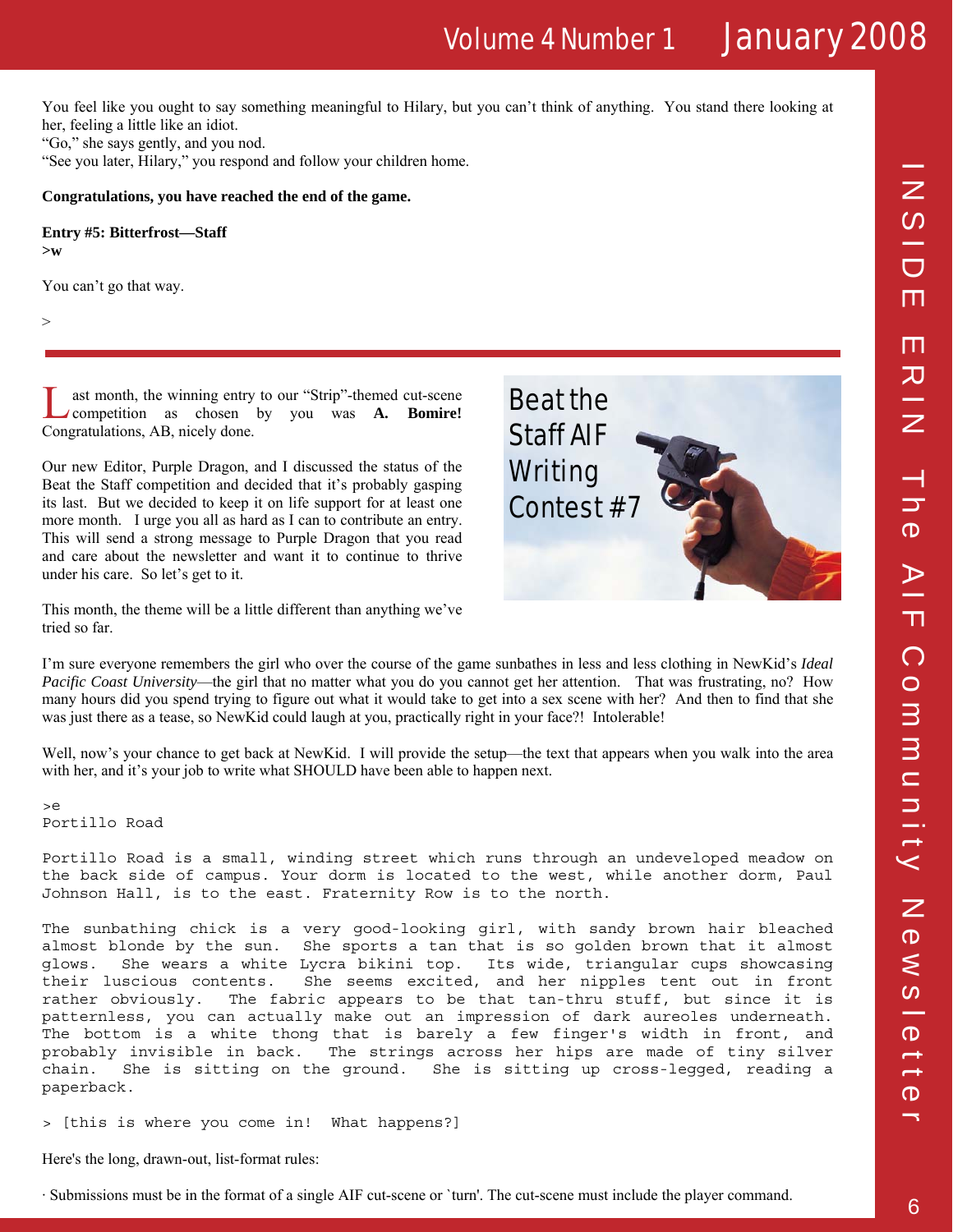· Submissions must be original, though they will obviously make use of settings and characters from *Ideal Pacific Coast University,* the multi-Erin-winning game by NewKid.

· The deadline for submissions is January 29, 2008.

· All received submissions will be published in the February edition of "Inside Erin".

· Following publication, a voting mechanism will be set up. Everyone will be invited to vote. Voting duration will depend on the number of entries received. A single winner will be announced.

· Entries should be e-mailed to purpledragon.aif AT gmail DOT com

· This is the most important part: Submissions must conform to the following theme: **"Newkidded"** Your cut-scene must provide an alternate story in which the PC is able to access the sunbathing girl in *Ideal Pacific Coast University.* 

· The criteria. What's going to make your entry better? Keeping it in character with the original *IPCU* ideas, characters and settings is probably key. Making it convincing, at least as far as AIF seductions go. What sort of things do you think could get that hottie's attention and keep it? And finally, make it sexy and fun.

Hello! Bitterfrost here. Levering my game forward an inch at a time. Damn. And the brochure said making your own AIF game was easy!

I'll make no pretenses. December was split between unnecessarily manic work and the pursuit of porn.

Oh, don't give me that. Like you aren't downloading videos as you're reading this. AIF is a planned banquet. Porn is fast food.

I'll confess upfront that I made little concrete progress on my AIF game this month. Most changes were cosmetic instead of structural. I just didn't have time.



I did, however, find a new Muse. I've shared the Ninny's obsession with Aphrodite's avatar (Carlotta Champagne) while also pining like a fiend for the natural Canadian wonder of Elli of ellinude.com, but a new inspiration has come along, quite by accident.

Now I'm not one to do commercials or endorsements, but I have to say that ifeelmyself.com produces the most compelling videos I've ever seen. It's refreshing to see something that isn't smarmy, greasy, forced or cloying. Their approach is simple. They're merely observing, and their vids transcend the porn stigma and stand as art.

Honestly, if Andy Warhol had spent less time filming people sleeping, eating and getting haircuts and more time filming women masturbating…

And that's what IFM is, for the most part. It's a woman (or women) sharing genuine orgasms. No mugging for the camera. No performing to porn ideals. Just sharing an intimate moment. Showing us how they get themselves off. And it has me totally spellbound.

Instead of parking the camera on a pussy and saying, "Here you go," they observe the full course of body language and facial expressions (often from a ceiling's-eye-view). There's a holistic beauty and sexiness that mainstream, mechanical porn can't hope to replicate.

The crowning glory is the audio. The settings are often completely silent, but rigged with incredibly sensitive microphones. So you hear not only every excited breath but also every wet stroke. I don't know about you, but hearing how wet a woman is is pretty damn intense to me.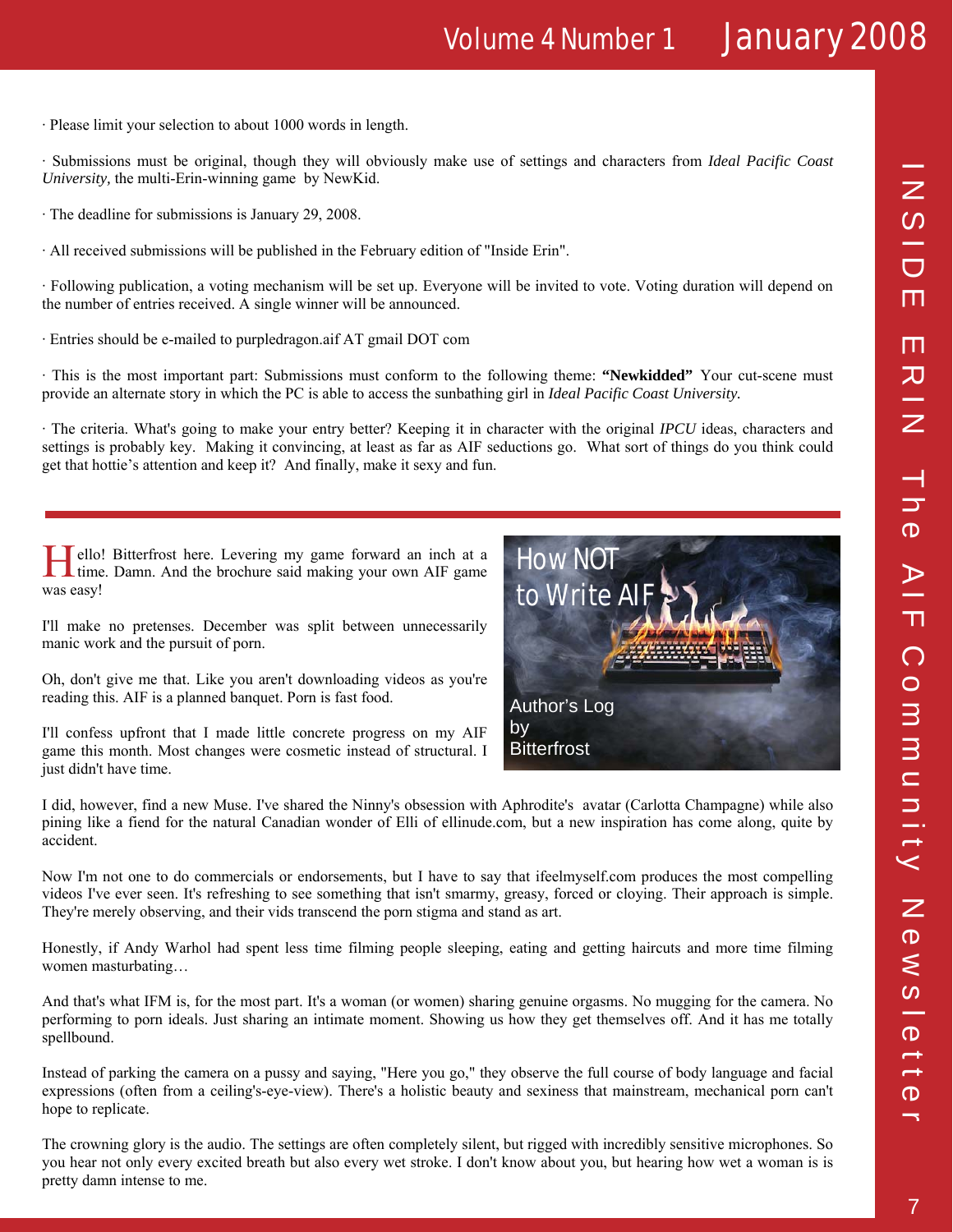All in all, it's an art gallery devoted to the female orgasm, and you can't help but be ensorcelled by it. One of the videos features a woman who diddles herself to orgasm (while lazily watching a porno on her VCR), takes a break to drink chocolate milk from a carton and then settles back to bring herself off again. Now that's character!

Ok. I'm not just hawking this site because they're giving me loads of cash and free membership for life (please?). However tenuous, there actually is a link between this shameless plug and my languishing AIF game. Watching these vids got me thinking about my lesbian and female solo scenes and how I need to punch them up a bit.

When I write sex scenes, I try to call out some details (usually through metaphor) that make the moment stand out. You know, the little nuances that make sex, well, sexy. Quivers, quirks, sighs, facial expressions and the like. To me, those are the often the hottest part of a scene. Sure, it's sexy to know that a woman is rubbing her clit with abandon, but it's even better to see that it's making her right leg tremble, her lips flutter and her head crane involuntarily off the pillow.

Those are the indicators of just how deep the pleasure goes. Those are the details that make an NPC more like a genuine person and less like a plastic sex toy.

So, if anything, the IFM videos have inspired me to go farther with those little observations. Which is not to say that I'm inflating my scenes into bloated metaphor-fests that would take days to get through (like these log entries--it's all right, they're painful for me, too). The trick is to balance action and detail without taxing the player's patience.

And that's where this month's edits come in. I found some scenes just weren't getting the visual across. Many of the scenes deserved a lot more detail and a lot less dialogue and vice versa. I tightened things up a bit and added some new visuals and outcomes.

More than anything, I'm trying to keep things fresh and unique. I can't let the player get bored or feel they have few (or no) options. After the thousands of years this game has been in development, it better turn out halfway pleasing, right? Unfortunately, I still have a long way to go, but I'm going to do the best I can (cue laugh track). Oh, Bitterfrost. That lovable bumbler. Will he never learn?

One of the few good things about the ridiculous lifespan of this project is that I'm rarely married to what I've written. Detachment does wonders for objectivity. In the course of adding a task or a situation or making a blanket edit, I'll come upon text I wrote two years ago and read it anew, much as a player would. This has helped me several times to get a feel for how well things are flowing and how effective the funny and sexy bits are.

When you've got the whole vision stored crystal clear in your head, you're biased. You can see all of the leaps of logic, and it's harder to sense where the player needs cues. However, when you have the selective amnesia and general brain damage that I have, every trip through the game is new. When I run tests, I'll frequently enter a command and get a response I'd completely forgotten writing.

Yeah, I know. Testing the final form of the game is going to be a nightmare. I've lost track of its borders, and I'm supposed to be the damned author! I fully expect several beta-testers to die in the journey.

And speaking of one of those brave individuals, I'd like to thank the Ninny for the years of hard work and patience he's put into this newsletter.

Most of you would be surprised by how much it takes to churn out these issues. As someone who's never had much time or patience for forums, I've found this newsletter a great resource the past few years. It takes a lot of enthusiasm and commitment to serve a community like ours, and the Ninny has never shirked.

He's had to resort to a cattle prod to get me to produce for the newsletter, but I admire that. Otherwise, I'd be the community's laziest lurker instead of the newsletter's laziest staff member. He's been patient and accepting, letting me tinker with the design as well. A good man and a good friend. So let's have a round of applause for A. Ninny and welcome our next contestant, Purple Dragon! ●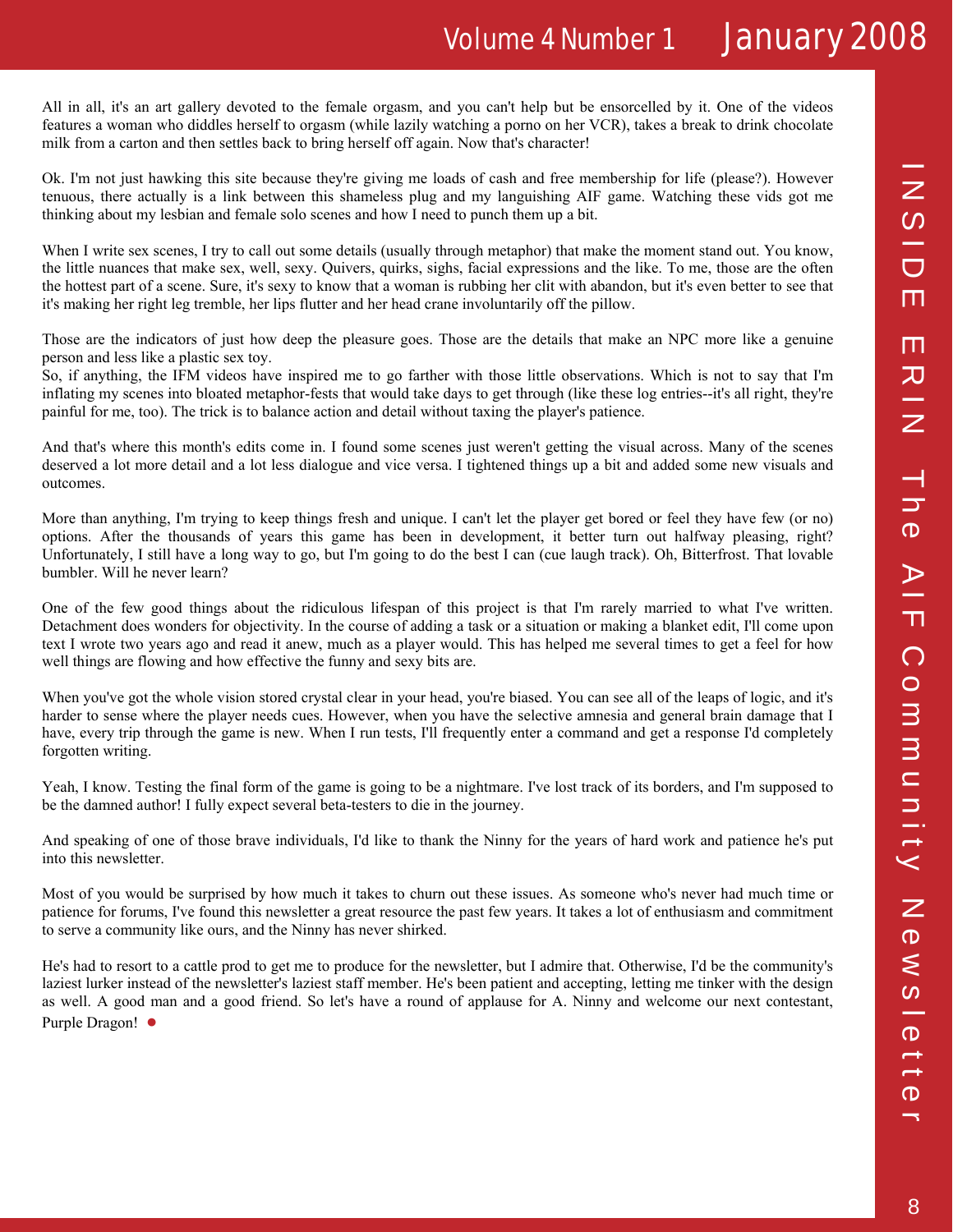I 've been trying to decide what to include in this tutorial. There are a lot of cool things about Inform that I am tempted to go into but when I think about the scope of our project I realize that most of them are not strictly necessary and the purpose of this tutorial has never been to be a comprehensive manual on all of Inform's various features. If that is what you want then there is already a very good one built into the program. The purpose of this tutorial is to give the first time author the tools they need to complete a simple game while hopefully not overwhelming them. After all, once you have the basic tools down and a game under your belt then taking the next step to learn the more advanced stuff should be much easier. With that in mind I have decided to concentrate on the essentials, only going into the various features of the program when they come up directly (or at least that's my plan for the most part. No actual promises there).



Last month we learned how to make basic rooms and objects. This is obviously one of those essential skills I was talking about since no game gets very far without someplace to stand and a few things to look at. We also briefly discussed creating people and found that the process is much the same as creating other objects. Since most of this part of the tutorial is going to be on sex, we are going to need someone to practice on so if you're following along as we go (and I encourage you to do so) then let's make someone to play with.

#### *Lisa is a woman in the office. The description of Lisa is "A perky little blond with a love of life and sex."*

We'll be doing more with Lisa (much more, heh, heh, heh) in a moment. As I mentioned, the bulk of this lesson is on sex, which is really what it's all about right? At the beginning of this tutorial I told you that I would be making a simple extension available for basic sexual commands. Well, I'm a man of my word and the extension is now ready. You can download it from my website here: http://purpledragon.aifcommunity.org As this is a new website, I encourage you to look around and let me know what you think but if you don't have the time right now and want to get right to the downloading, here is the page with the files: http://purpledragon.aifcommunity.org/onsfiles.html.

So what exactly is an extension and how does it work? An extension is a section of code written by someone else (or yourself) and added to your game. It is usually used to accomplish a particular goal without the need to write the code yourself. They are especially helpful when you are first starting as they save you the time it would have taken you to create them yourself and if someone has already done what you are trying to do, there is really no need at this point to try and reinvent the wheel. To use an extension you first have to install it into Inform. You can put the extension anywhere on your computer that you want to although it is usually a good idea to keep them all together. Then simply load Inform, select 'install extension' (in the windows version it is under the File menu), find the extension you want to install and click open. This does NOT add the extension to your game. It simply makes Inform aware of its existence and lets you see a summary and documentation of it (if available) under the 'Installed Extensions' section of the documentation page. When you are ready to add it to your game you just need to add a single line of text (usually right at the beginning of your code) like so:

#### *Include Basic Fornication by Purple Dragon.*

And that's it. The above line is all that will be listed in your source text. The full text of the extension will not be on the screen to clutter up your code (you can view it if you want from the files menu), but now every time you compile your game Inform will also read the contents of the extension and add the functions defined there to your game. So what the hell does it do anyway? I have tried to strip this down to the bare minimums. It defines the basic body parts and sexual commands necessary in most AIF games. Remember a couple of months ago when we talked about adding extra body parts and commands? Well none of those are included, allowing you to make this first game a very simple one. Of course, if you do want to add more then you can certainly build on what I have done yourself. Keep in mind that this extension assumes a male PC and a Female NPC. If your PC is female the extension WILL NOT WORK. Here is what is included in the extension as it stands.

For women it defines the 'big three' body parts: tits, ass, and pussy. For guys it defines the "big one" or in my case the "REAL big one" if you know what I mean? (wink, wink, nudge, nudge). Anyway, if you want to add others it's pretty easy to do so. The extension itself includes documentation that explains how to do this so I won't go over it here.

As far as the sexual commands go, again I have just included the basics. The player can rub, lick, and fuck people and body parts. He can kiss people but any attempt to kiss a body part will redirect the command to licking it. He can titfuck and assfuck people but again, these commands are simply redirected to "fuck [person's] tits" and fuck [person's] ass" respectively.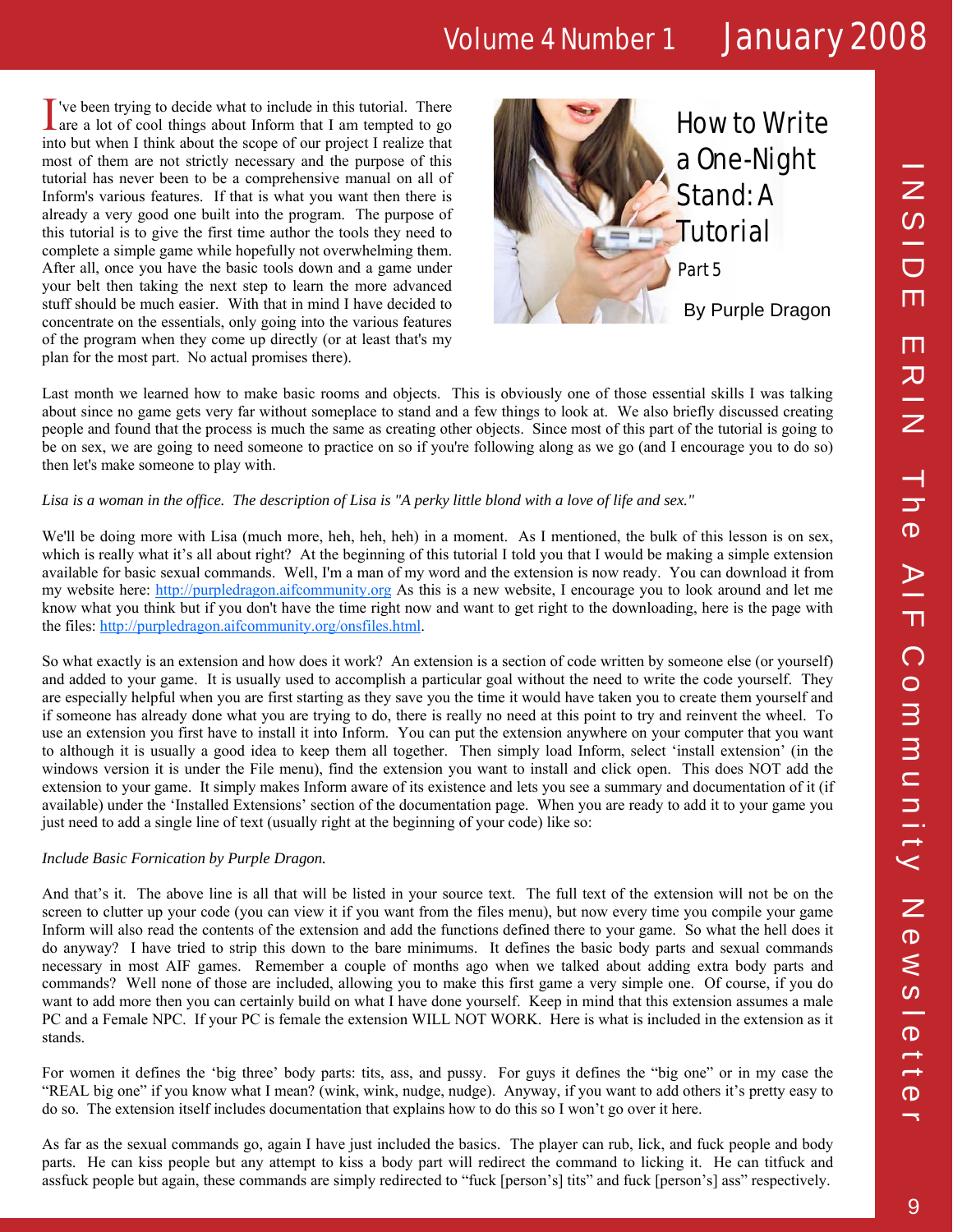What all this means is that at the minimum, you need to write one response for every combination of rub/lick/fuck [girl's] tits/ ass/pussy. I did put in handling for basic responses but since the most exciting this gets is something like "You rub Lisa's tits" you will nearly always want to override these defaults. So the question is, how do you do that exactly? There are probably a dozen different ways that you could do it but I'm going to focus most of the rest of this article on what may be the simplest of them. However, before we get to that I think we should pause to take a look at how Inform handles actions and how you write rules for them in general.

### **Actions and Rules**

Actions are basically what happens when the player enters a command (gross oversimplification there but it will work for the moment) and it is important to know how to refer to them when writing rules. For instance, look at the apple that we created last month. If the player types:

*>take apple* 

then the action we refer to is:

#### *Taking the apple.*

It is written using the present participle, which is a fancy way of saying we write it as though it is happening right now. Whether the player actually typed "take apple", "get apple", "pick up apple", or whatever doesn't matter. The action is still "taking the apple." Two things can happen when the player attempts an action, it can succeed or fail. Like if the player tried to take the desk the action would fail because we have fixed it in place. There are a lot of reasons why an action might fail and we won't go into them all right now but just keep in mind that it could very well happen. When an action succeeds, a list of things defined for that action happen that can be as simple or as complex as we want to make it. In the above example, what happens is that the apple is transferred to the player's inventory and game simply prints out "Taken." If this is all you want to happen then there is nothing more to do, but what if you want something a bit different?

There are three kinds of rules (actually there are more than three but for now we'll just talk about three of them) that you can apply to an action to modify how it works called before, after, and instead of. It should be pretty obvious, at least in a general way, what these do. Before rules make something happen before the action, after rules do something after it succeeds, and instead of rules bypass the action altogether and do something different instead. Here are some examples of how you could use these with the apple.

#### *Before taking the apple:*

 *Say "You look around to see if anyone is here to claim the apple as their own. When you see no one, you reach down to pick up the delicious looking piece of fruit."* 

This is an example of a rule and you will be writing a lot of them so note the format. You start with the rule itself, "before taking the apple" followed by a colon. What follows is a list of things that you want to happen and each of these ends with a semicolon until the last, which ends with a period (or exclamation point or question mark). In this case there is only a single item that tells the program to print the following text on the screen so there are no semicolons. When you have a rule like this with only a single thing in it you are allowed to shorten it by replacing the colon with a comma like so.

#### *Before taking the apple, say "You look around..."*

Just remember that it only works if there is just one thing in the list. If you have more that you want to do, you have to use the longer method like this example of an after rule.

#### *After taking the apple:*

 *Say "As you pick up the apple you realize why no one had claimed it and you drop it like it was a hot coal. Unfortunately, the damage has already been done and you can feel the potent poison working its way into your blood stream through the pores in your fingertips. Your last thought before collapsing to the ground is that you always knew that fruits and vegetables would kill you someday.";* 

 *End the game in death.* 

The line breaks and indention are optional but they help with readability once you have a bunch of rules in your game. Notice the 'say' commands in both of the rules. All this does is tell the program that you want it to print out the following text on the screen. In fact, this is pretty much the pattern for all the parts of the rules. It is all written as if you were giving instructions to someone. I suppose that the trick is knowing which instructions to give when but that will come in time.

The last of our three rules is the 'instead of' rule and it's a bit different than the other two. Not in the way you write it, but in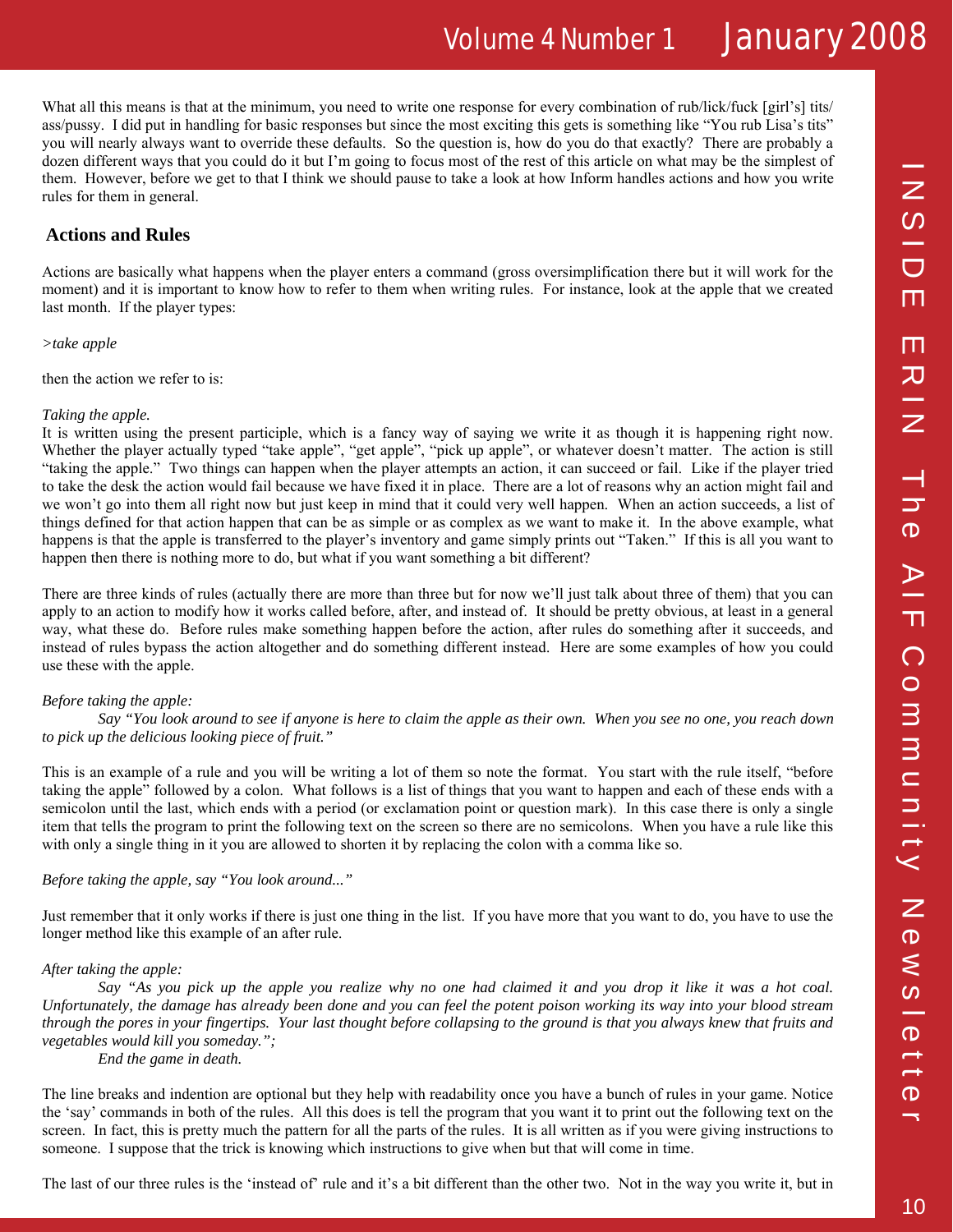the way it acts. Let's look at an example and then we'll talk about it.

*Instead of taking the apple:* 

 *Say "You have always had a secret belief that fruits and vegetables are of the devil and as you look down at the apple you can't imagine why you would want it. I mean, if it were a Snickers bar sure, but an apple? No, I don't think so. Maybe it's your distaste of such things that makes you do it, but you take one more look and then give it a swift kick, watching as it sails out of the window and away.";* 

 *Award 5 points; Remove the apple from play.* 

Here we gave the program a couple of other instructions. We told it to give the player 5 points for his foresight and to then get rid of the apple. You can add as many of these commands to your rules as you want. The thing I wanted to mention here though is the way that instead rules differ from before and after rules. I said before that every action ends in either success of failure. In our first two examples, the action ends in success (although in the second case the player probably would have wished it didn't). In contrast, instead rules always end in failure. This isn't necessarily a bad thing but from the program's point of view, the action that was attempted did not succeed. I mention this now, not because it is anything you need to do something about at the moment, but because it will become important later on.

Ok, so why did I go into all that when I just got through saying that we were only going to concentrate on what you need to get this game done? You may have thought that I had a plan in mind, or you might just think I like to hear myself talk (type?). Well for your information I do have a plan in mind and it involves how we are going to make all those lovely sexual commands work so let's get back to it.

### **Instead Of Sex**

I said before that there are many different ways to write the sex in your game and that is definitely true, but the one I'm suggesting you use (at least mostly) this time, is the instead rule. This certainly isn't the most elegant way to handle it but it is perhaps the easiest since what you learned in the previous section is almost all you need to know. We've learned how to refer to actions so if the player types "kiss Lisa" then the action we are talking about is "kissing Lisa." Now all you have to do is write a rule like the following.

*Instead of kissing Lisa, say "You press your lips to hers and feel her body melt against yours."* 

Just to be clear here, with the extension the way it stands and without adding any extra body parts or actions, here is a list of the actions that you would have to write. Obviously you would substitute the name of your own girl for Lisa's in the following.

*Kissing Lisa, rubbing Lisa's tits, rubbing Lisa's ass, rubbing Lisa's pussy, licking Lisa's tits, licking Lisa's ass, licking Lisa's pussy, fucking Lisa's tits, fucking Lisa's ass, fucking Lisa's pussy.* 

This is exactly the way that you would need to refer to them. Even through there are synonyms for all the body parts and actions, you have to use the ones listed above because these are the ones I set up as the actual part/action. The player is allowed to refer to the synonyms to their heart's content but you are not. If you simply can't abide referring to something the way I have written it (let's say you just hate the work 'tits' for some reason) then feel free to go into the extension and change it. Just change the name of the body part to the word of your choice and don't forget to then add 'tits' in as a synonym.

To round out the actions available, the extension also allows the player to ask the girl to do things. He can ask her to rub her own body parts, rub, lick, and fuck his cock, and kiss him. Here is the wording you need to use.

*Instead of asking Lisa to try rubbing Lisa's tits… Instead of asking Lisa to try rubbing Lisa's ass… Instead of asking Lisa to try rubbing Lisa's pussy… Instead of asking Lisa to try kissing the player… Instead of asking Lisa to try rubbing my cock… Instead of asking Lisa to try licking my cock… Instead of asking Lisa to try fucking my cock…* 

The reason that you use the words "my cock" is explained in the extension as well so you can read it there. You will probably be tempted here to try writing something like, "Instead of asking Lisa to rub my cock." But that will not work for a couple of reasons. First, the action is "rubbing [body-part]" so "rubbing Lisa's tits", "rubbing my cock", etc. Second, the word 'try' is very important here since there are things that might get in the way of the NPC doing what you are asking. I don't want to bog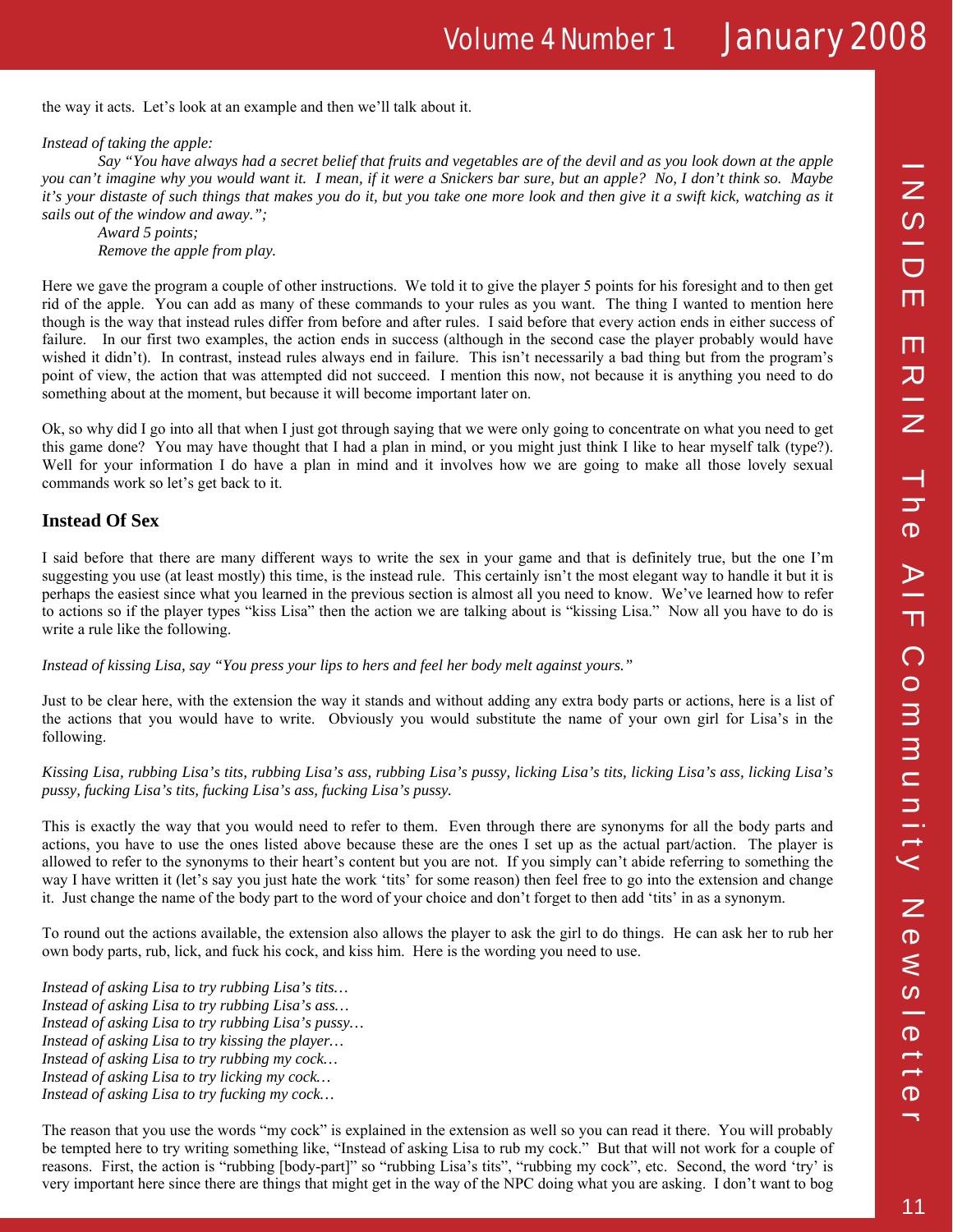you down too much so just take my word for it for the moment and write the commands as above.

While we're on the subject of asking someone to do something we should probably talk about persuasion for a moment. In order for someone to carry out the player's request for them to do something they normally have to be persuaded to do so. In the absence of any other information, all NPCs will refuse to carry out all orders given by the player. To change this behavior you need to add a persuasion rule like the following.

#### *A persuasion rule for asking someone to try doing something: Persuasion succeeds.*

Of course, this rule makes any NPC willing to do anything at any time and is usually something that you would only use in testing the game to make sure everything works ok. In practice, it's too open ended to be of much use. As it turns out though, since we are using the instead rules this doesn't matter as much. Remember that instead rules override whatever the action is supposed to do in favor of the instructions that you put in that particular rule. In short, this means that the program will never get to the point of checking to see if the character's persuasion will allow the action because they will never reach the action in the first place. A word of warning here. If you are going to forgo any kind of persuasion rule then you have to make sure you put in an instead rule for every one of the above actions. The default replies I put in will be blocked by the absence of persuasion and the rejection that prints is "Lisa has better things to do." Which is not really what the player wants to hear. I think you should be fine doing it this way since you should be entering unique text for all of them anyway. Even if you don't want to include a particular one you should still write a response saying why the player can't do that. For example, if you have an aversion to anal sex and don't want to include it, that's fine. Just write the instead rule like normal, saying why he can't engage in that particular activity.

So at it's simplest, that's it. By my count that gives you 17 responses that you have to write and you are done. Of course, that is going to make for a very short game since, if you do it as above, the player will be able to start in on the sex right away and there will always only be one response for each action. If you want to get a bit more in-depth with it then we don't have to throw out the instead rules, we just have to modify them a bit.

Last month we created two rooms in our little sample game, an office and a bedroom. Let's say that we only want our responses displayed if the Lisa and the player are in the bedroom. All you have to do is change the instead rule a bit to make that happen.

#### *Instead of kissing Lisa in the bedroom:*

 *Say "You press your lips to hers and feel her body melt against yours."* 

Now the response will only be displayed in the bedroom, not in the office. But what if the player does try it in the office? If you are using the persuasion rule then in the absence of anything else, it will display my boring default responses. If you aren't, it will say that Lisa has better things to do. Since you probably don't want either one of these then we're going to have to do something about it. You could just write a rule for the office as well.

#### *Instead of kissing Lisa in the office:*

 *Say "Lisa is an old fashioned girl and usually reserves those kinds of actions for the bedroom."* 

That will work fine but then you would need to do the same for all the other actions.

*Instead of rubbing Lisa's tits in the office, say "Lisa is an…" Instead of rubbing Lisa's ass in the office, say "Lisa is an…"* 

And so on. For situations like this where you want to talk about all the sexual commands at once, I have grouped them together in the extension under the heading "being sexual," which means that all you have to do is write,

*Instead of being sexual in the office, say "Lisa is an…"* 

And that will handle all the commands at once. Neat huh. (Note that I blatantly stole this wording from A. Bomire's *Bob's Garage* game. Originally I had set it up as "intimacy", which worked fine but I kept forgetting how to spell the damn word and besides, "Instead of being sexual" just sounds better than "Instead of intamacy." Shit! See what I mean about the spelling? Anyway, thanks AB).

So now you have limited all the sex to the bedroom and maybe the puzzle is how to get her into the bedroom so that you can start. Well, it's a good start but what if you want to include more than a single response for each action? It's easy to do with just another modification of our instead rule.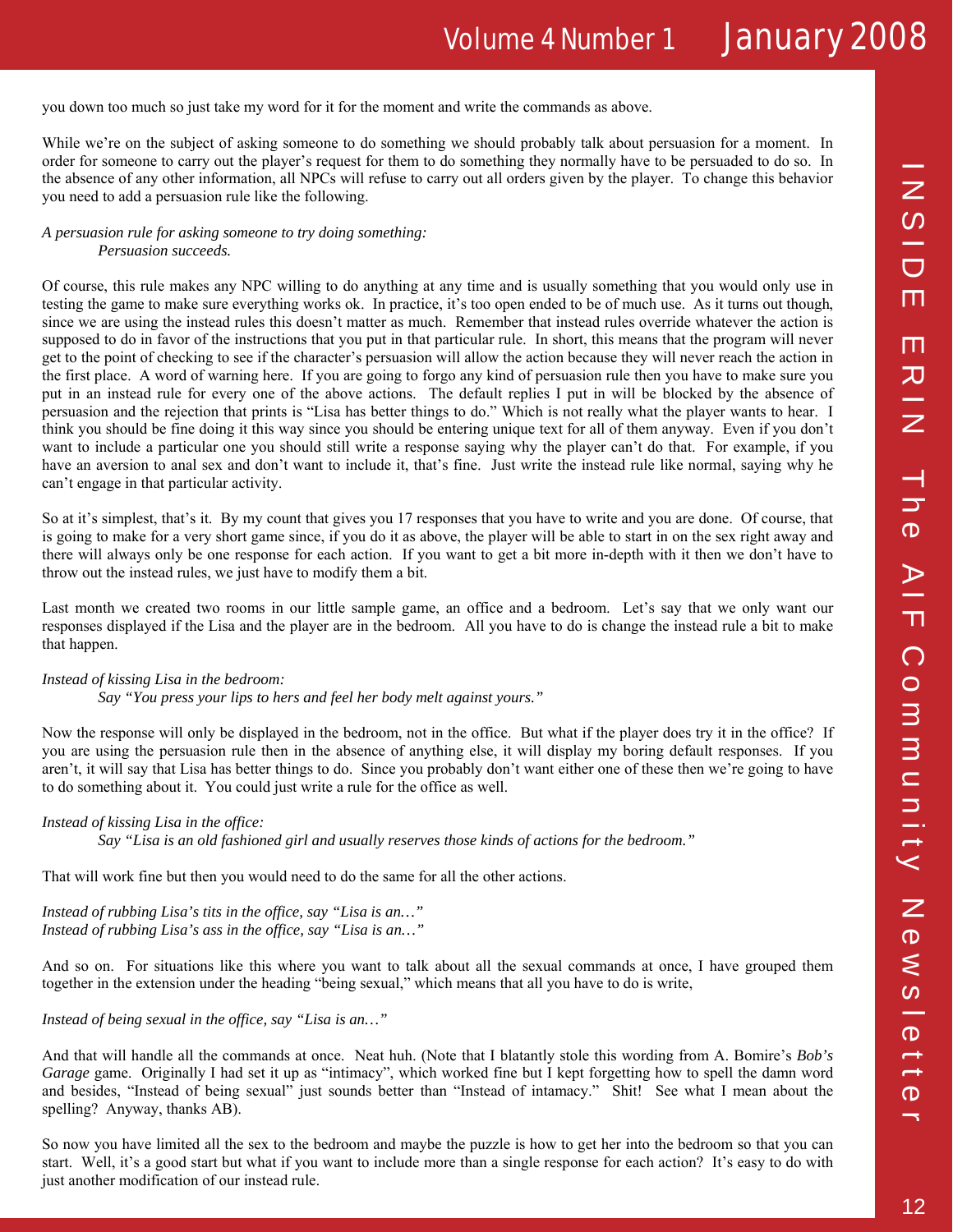*Instead of kissing Lisa in the bedroom for the first time, say "You press your lips to hers…" Instead of kissing Lisa in the bedroom more than once, say "You kiss her again."* 

You have to be a bit careful with your wording here. If you had written "for the second time" instead of "more than once" then it would have printed your response the second time the player kissed her but then reverted back to the defaults for the third and following times. You can add as much here as you want.

*Instead of…for the first time… Instead of…for 2 to 3 times… Instead of…for four to six times… Instead of…for the seventh time… Instead of…for the 8th time… Instead of…for more than 8 times…* 

And so on, just make sure that the final rule takes into account all future attempts. Also notice that I switched back and forth between spelling out the number and using the numerical digits. You are allowed to spell them out up to 'tenth' after that you would need to use "11th", "12th", etc. Of course, in this particular case I doubt you will reach that limit so it may not matter.

Now if you had a different room where you also wanted to allow sexual conduct you could write a whole new list the same way and it keep them nicely separated. Something to watch out for when talking about the number of times is that we are counting the number of times the action has been attempted, not the number it has succeeded. Remember that when writing "instead of" rules that the action never is completed but this does not stop the program from counting attempts. For instance, it may have occurred to you that since you blocked the sexual commands in the office, that if you only have one other room then there would be no need to specify it as above. Unfortunately this isn't true for a couple of reasons.

The first is that if you write two instead rules, for example:

*Instead of being sexual… Instead of kissing Lisa…* 

Then both of these would be valid rules. So how does Inform decide which to use? The answer is that it will use the more specific of the two and since "being sexual" is a grouping including kissing (as well as other things), in this case the "kissing Lisa" rule is the more specific and the "being sexual" rule would be ignored. You can get around this one by rewriting the being sexual rule as a before rule like this:

*Before being sexual in the office: Say "Lisa is an…" instead.* 

Since before rules beat instead rules to the punch, so to speak, this will solve that first problem but unfortunately, it still leaves the second. Even though it will now block all attempts to kiss Lisa in the office, the program will still count up the number of times it was tried and when the player does get to the bedroom, it will start on that number on your list instead of at the beginning. There are ways around this too as there are ways around just about anything but the simplest way for the moment is just to specify the room in each rule.

You may be wondering if it is possible to make sex in the office prohibited at the beginning but ok later on. The answer is, of course so, but because of the counting thing with the instead rules it's a bit more complicated if you want to include multiple responses so for now, save the sex for other rooms. So how are we going to get Lisa into the bedroom?

Again, there are a lot of ways to handle this but let's take a look at what we have to work with. In our original description of the office last month we mentioned a computer (well, a monitor actually but you would have to assume there was a computer around somewhere). Let's say that the game started by Lisa calling the player in to fix her computer. Sure, it's not quite as cliché as a plumber but this is the information age right? And everyone knows that when a repairman of any kind is called in to do repairs that he has the right to expect the sexual attentions of the lady of the house once his job is done. Let me pull my tongue out of my cheek and we'll see if we can't get that computer fixed.

So far we have only been using actions either built into Inform or from the extension but sooner or later you are going to need to make one of your own so here is how you do it. A lot of this isn't going to make perfect sense to you at the moment but if you copy the form for now, you should be ok.

*Repairing is an action applying to one thing. Understand "repair [something]", or "fix [something]" as repairing.*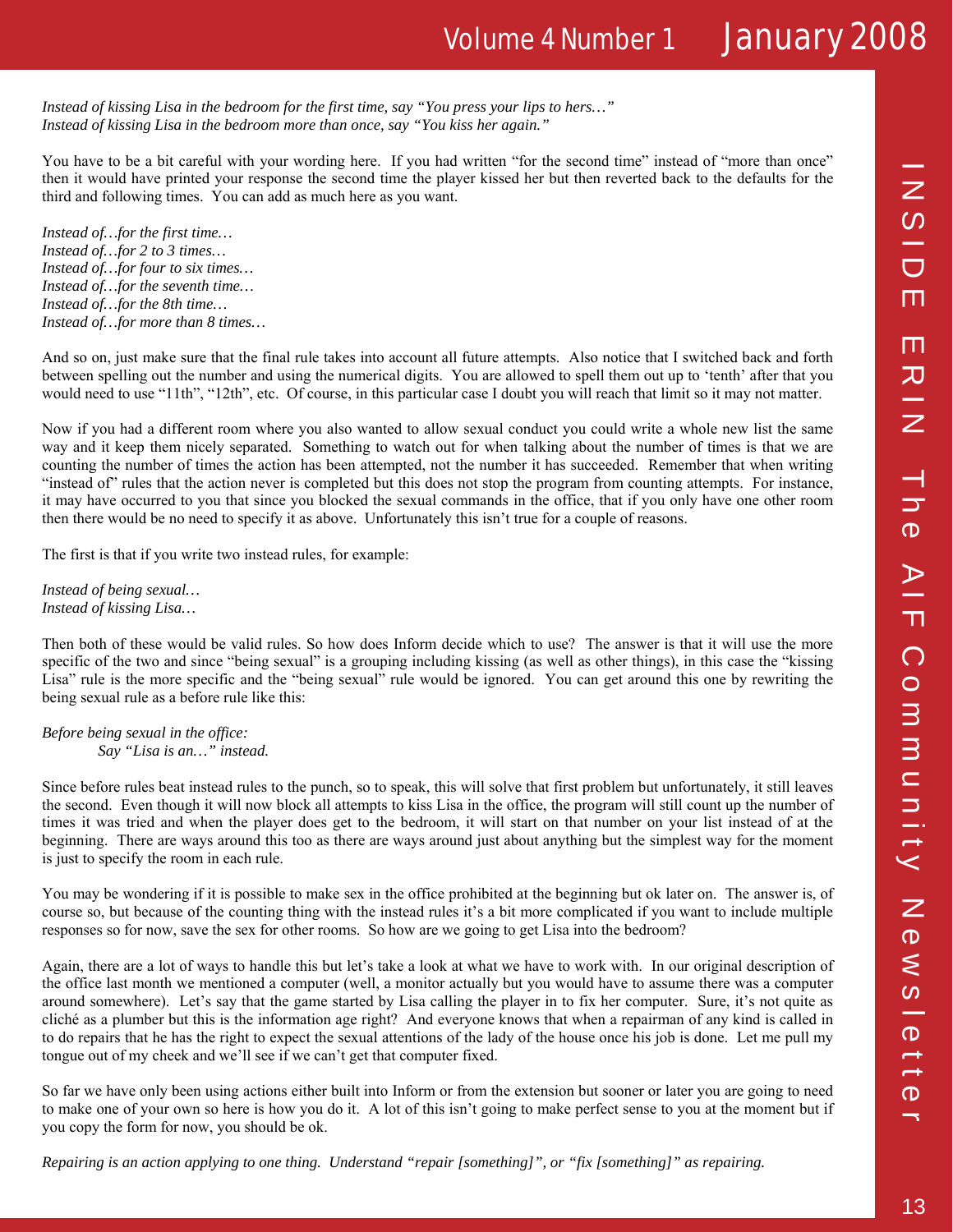At it's most basic, that's all there is to it. The first sentence above defines our new action as "repairing". The second sentence tells Inform what the player will be typing in to trigger the action. You can add as many synonyms here as you like and it is usually a good idea to put in everything you can think of and then have the game beta tested and add everything that your testers can think of as well. Doing something like this wrong is what leads to guess the verb problems and those are never a good thing. Notice the square brackets above. This is where we specify the kind of thing that the action can apply to. In this case, [something] means that the player can attempt this action on any "thing" kind, which basically means any item in the game. Normally we would want to add some rules for when the player attempts to repair something inappropriate. For instance, it really doesn't make any sense to try to repair a person or something that isn't broken. For now, we'll just put up with the errors and get right to fixing the computer.

Of course, before we can fix it, we have to create it. I'll leave this up to you to do, just remember to add all the synonyms you can think of. You do this in the same way as above, adding a line like the following to your computer item.

*Understand "CPU", "Monitor", or "hard drive" as the computer.* 

You would probably want more than that but you get the idea. Now that we have our new action and something to repair, we can write our rule like normal.

#### *Instead of repairing the computer:*

 *Say "You look behind the computer and notice that the plug has come out. You make a show of looking like you're doing something but then just plug it back in and turn on the power. Lisa looks over your shoulder and squeals in glee, 'Oh, thank you so much for fixing my computer, now if you come into the bedroom I have something else that could use your attention.' So saying, she turns and leaves the room, glancing once more at you over her shoulder as she goes."; Move Lisa to the bedroom.* 

One new thing here is the single quotation marks in the say command. Since you are using double quotes to tell to program to print something, you can't use them inside the block of text. When you use the single quotes like this Inform will automatically convert them to double quotes in the game. Well, there are actually a few problems with this as it stands but I think we'll skip them for the moment. For now, we have Lisa waiting in the bedroom, which is where we want her, and the player just has to walk in there and sex her up.

I'm sure you have a lot of questions but we simply don't have the space to go into everything right now. You should be able to use the tools here to write at least most of a basic game and that is what we were after with this tutorial. If you would like a slightly more advanced discussion and a few more examples of how to get around some of the problems that what we did just created I have written up a small sample game. First let me say that this is not really a game so if you are not trying to figure out how Inform works then there is really no reason to download it. It is actually the source text, which means that you will need the Inform program to compile it, but this will let you see all the text and my comments. You can download it from the same page as the extension.

Well, that's it for this month. Next month I hope to wrap things up with a discussion of clothing and conversation but if you have any specific questions in the mean time just let me know. I'll see you next month and until then, work hard, have fun, and think dirty thoughts.

#### **How To Contact Me**

If you do have any question then, as always, feel free to ask and if you somehow manage to come up with at least a frame of a game from this hodgepodge, mishmash, tutorial of mine and need someone to test it for you, just let me know. You can contact me at purpledragon.aif AT gmail DOT com. ●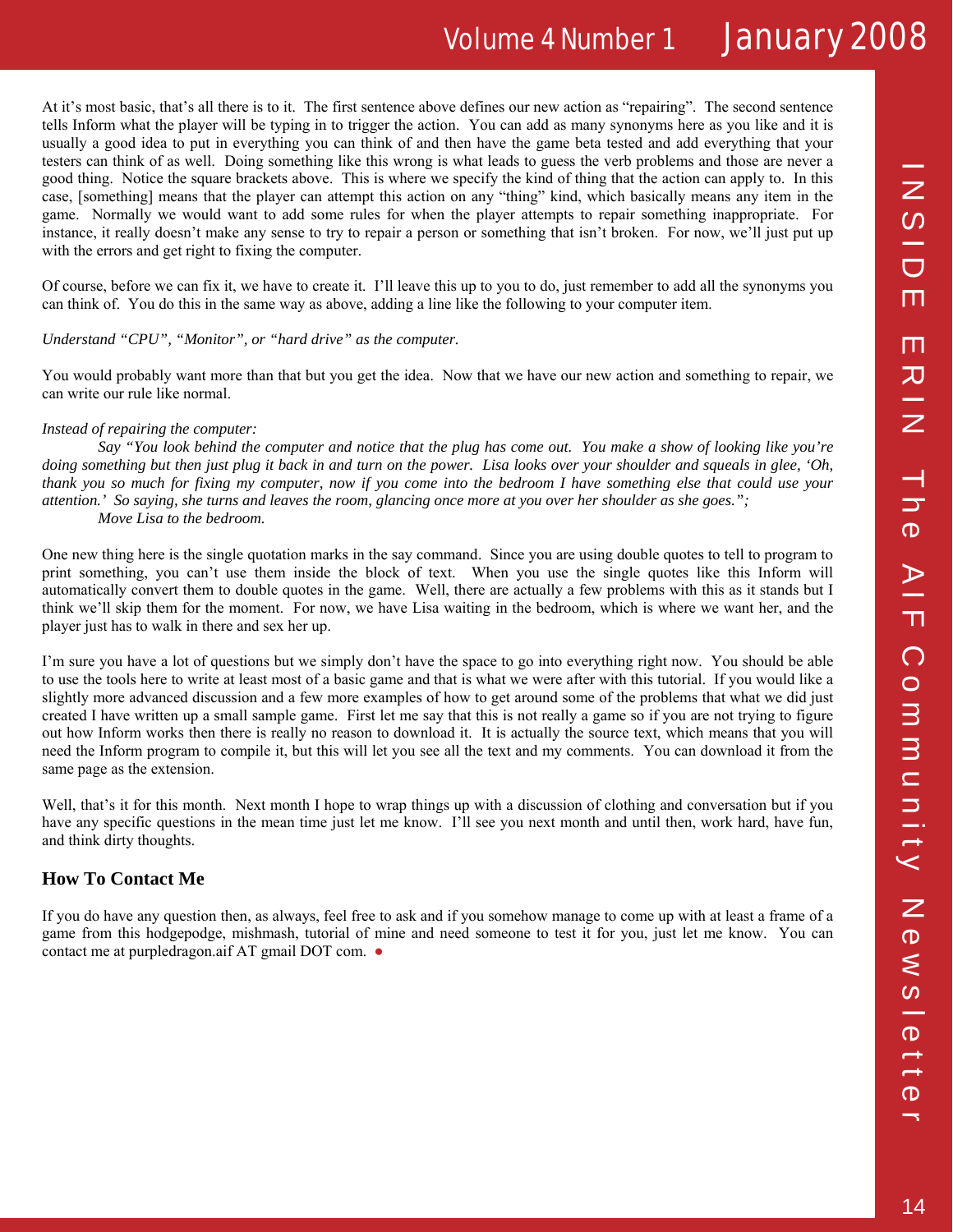## **Little Slave Lost - Chapter Zero**

A Review By A. Bomire

| Game Info: | Little Slave Lost - Chapter Zero |
|------------|----------------------------------|
| Released:  | [unknown]                        |
| Author:    | [unknown]                        |
| Platform:  | <b>RAGS</b>                      |
| Size:      | 4.25MB                           |
| Content:   | $f/f$ , mind control             |
| Game Type: | T&AIF                            |
| Length:    | Short                            |
| Reviewed:  | December, 2007                   |
| Extras:    | Graphics                         |



#### **Basic Plot**

You play the part of Emily, who is visiting the home of a friend, Isabelle, along with a bunch of other female friends. While there, you discover that all of your friends are apparently under the mind control of someone else, and you can try to avoid the same trap yourself, or give in to temptation.

#### **Overall Thoughts**

This game is one of several that recently were released to the AIF crowd from the mind control based website: hypnopicscollective.net. This website is designed around pictures, fiction, and games all having to do with mind control. Unfortunately, this game was released to the AIF site aifgames.com without any information on who is the author, or when it was originally released.

While a complete game, this game is actually the introduction to a much fuller game, titled *Little Slave Lost*. It is designed to introduce you to the RAGS game system, and walks you through the interface, instructing you when to click on things, how to interact with the characters, and basically everything you will need to know about playing RAGS games. As such, even as a small game, it is excellently done. I've played other games that perform this sort of introduction, but I've never played one that did it as well as this one does.

#### **Puzzles/Game Play**

Part of the puzzles in the game is diminished because the author takes you step-by-step through the first few puzzles in leading you through the RAGS interface. Also, as an introductory game, there aren't many puzzles to begin with. Basically, you wander through the house, encountering friends of yours in various stages of control by some mysterious agent, and try to avoid falling into the same trap yourself. You are also tempted to use their suggestibility for your own pleasure, which lowers your resistance to the mind control influences. In the end, you ultimately fail, because that is the whole point. You can't win, because in the full game, *Little Slave Lost*, you (and the others) are fully enslaved by the "master".

#### **Sex**

Most of the sex involves spying on the various occupants of the house in increasingly erotic displays as their will erodes away. You can either participate in this erosion, or resist it. Like most RAGS games, the sex relies upon visual aids, although the author does a decent job of providing textual descriptions as well.

#### **Technical**

If there is one thing I don't like about RAGS, it is that a new version seems to come out every other week. And, sometimes the newest version doesn't support older games as well as it should. Some of the games released just last year like *Inheritance* and *Ring of Power* are almost unplayable in the newest version of the interpreter. Hopefully, the RAGS creator will get this straightened out. In the meantime, be careful about which version you use to play this game. The version for which it was written is no longer available. I played it with a newer version, and had trouble completing the game. It simply didn't allow me to do what I needed to do. I later downloaded an newer version of RAGS, and it worked fine. Other than that, I didn't find any technical problems with the game.

#### **Final Thoughts**

I'll admit that mind control such as is portrayed in this game isn't really my cup of tea. It isn't as heavily portrayed as it is in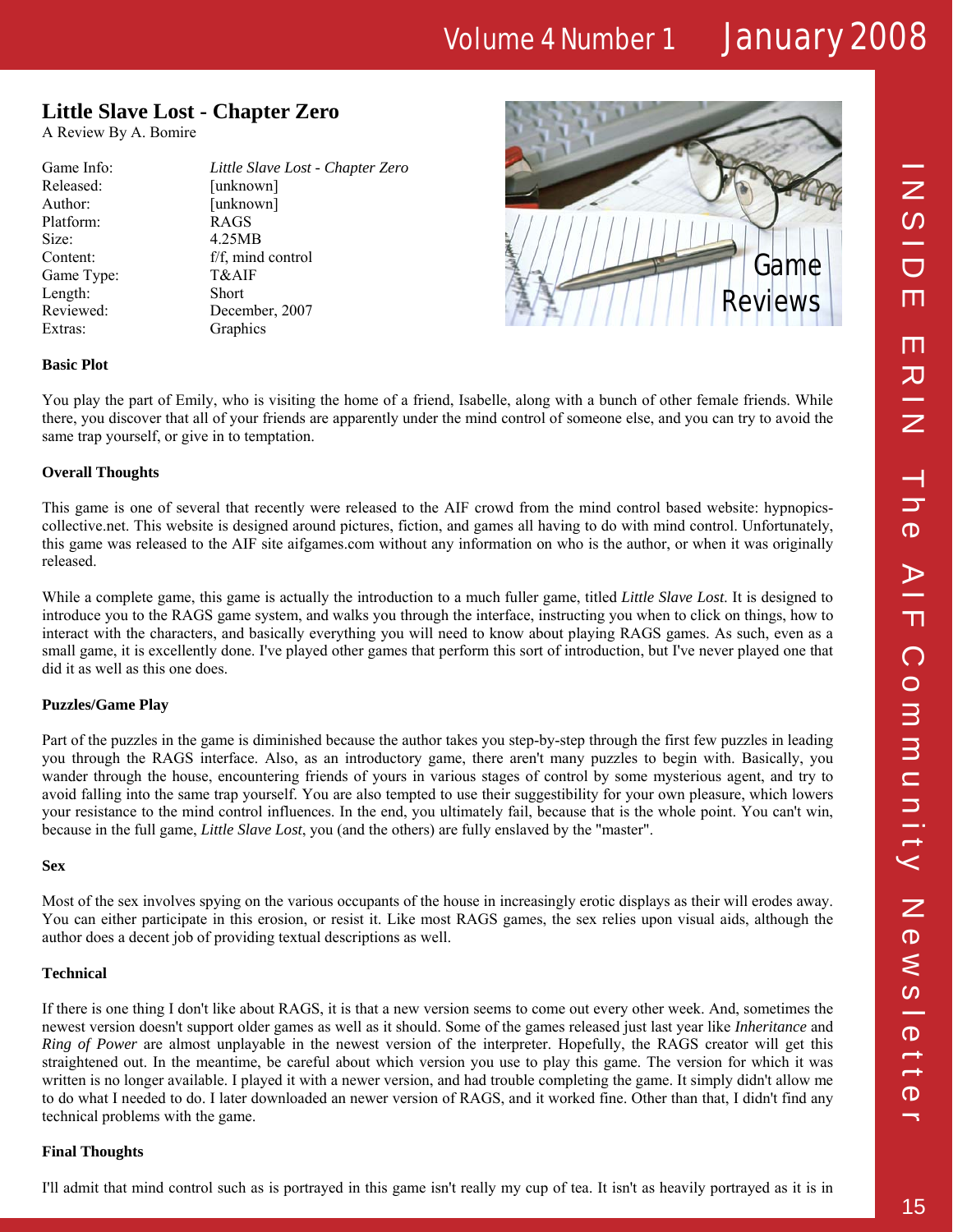some of the other games which came out of hypnopics-collective.net, and you are given the option to resist the mind control, instead of being expected to simply play along, or even initiate it. This is something I haven't encountered that often in these types of games. Also, the story line is pretty well developed for a game which is really an introduction to how to play a RAGS game. For that reason, I found this game fairly enjoyable.

#### **Rating: A**

## **Little Slave Lost**

A Review By A. Bomire

Game Info: *Little Slave Lost* Released: [unknown] Author: [unknown] Platform: RAGS Size: 4.25MB Content: f/f, mind control Game Type: Puzzle Fest Length: Medium Reviewed: December, 2007 Extras: Graphics

#### **Basic Plot**

You play the plot of Isabelle, the friend of the main character from the introductory game *Little Slave Lost - Chapter Zero*. You awake to find yourself in a mansion, wearing just a slave collar and nothing else. Your goal is to try to find a way out of the mansion, avoiding the mind controlled slaves of your new "master", and rescuing your friend Emily (the main character from *Little Slave Lost - Chapter Zero*) and others along the way.

#### **Overall Thoughts**

Like *Chapter Zero*, this game also was released from the mind control themed website: hypnopics-collective.net. And, also like *Chapter Zero*, this game was not released with any information regarding the original author or its initial release date.

Unlike *Chapter Zero*, this game is not a complete game. While you should be able to win your way free of the manor, when you arrive at the point where this should happen, you are presented with a message indicating that this part is not complete yet. (At least, this is what I've read online. I myself haven't been able to reach this point.) There are several other endings which are completed, but these all involve you failing in being able to free yourself or others, and falling under the mental domination of either your master or one of his slaves.

#### **Puzzle/Game Play**

Where the first game lacks in puzzles, this game more than makes up for it. There are several rather well constructed puzzles in this game. Your character has two statistics: will power and energy. As you fight to keep control of your mind, your will power slowly erodes, as does your energy. Resting at opportune times and splashing your face with water will help revive you, but a large part of the game is balancing these two stats against your need to fight against the minions of your master as well as resisting the temptations of the flesh presented to you.

#### **Sex**

In this game, you take a more active role in the sexual activities instead of just watching what is going on (as in the first game). Of course, giving in to temptation is one way of submitting to the control of your master, so sometimes having sex is the wrong thing to do. Sometimes, it is the right thing as well as this will sometimes help you in freeing another girl. As with most RAGS games, there are pictures that go along with the sex scenes, but the author does a decent job of describing the action going on as well.

#### **Technical**

The one glaring technical problem with this game is that it isn't finished.